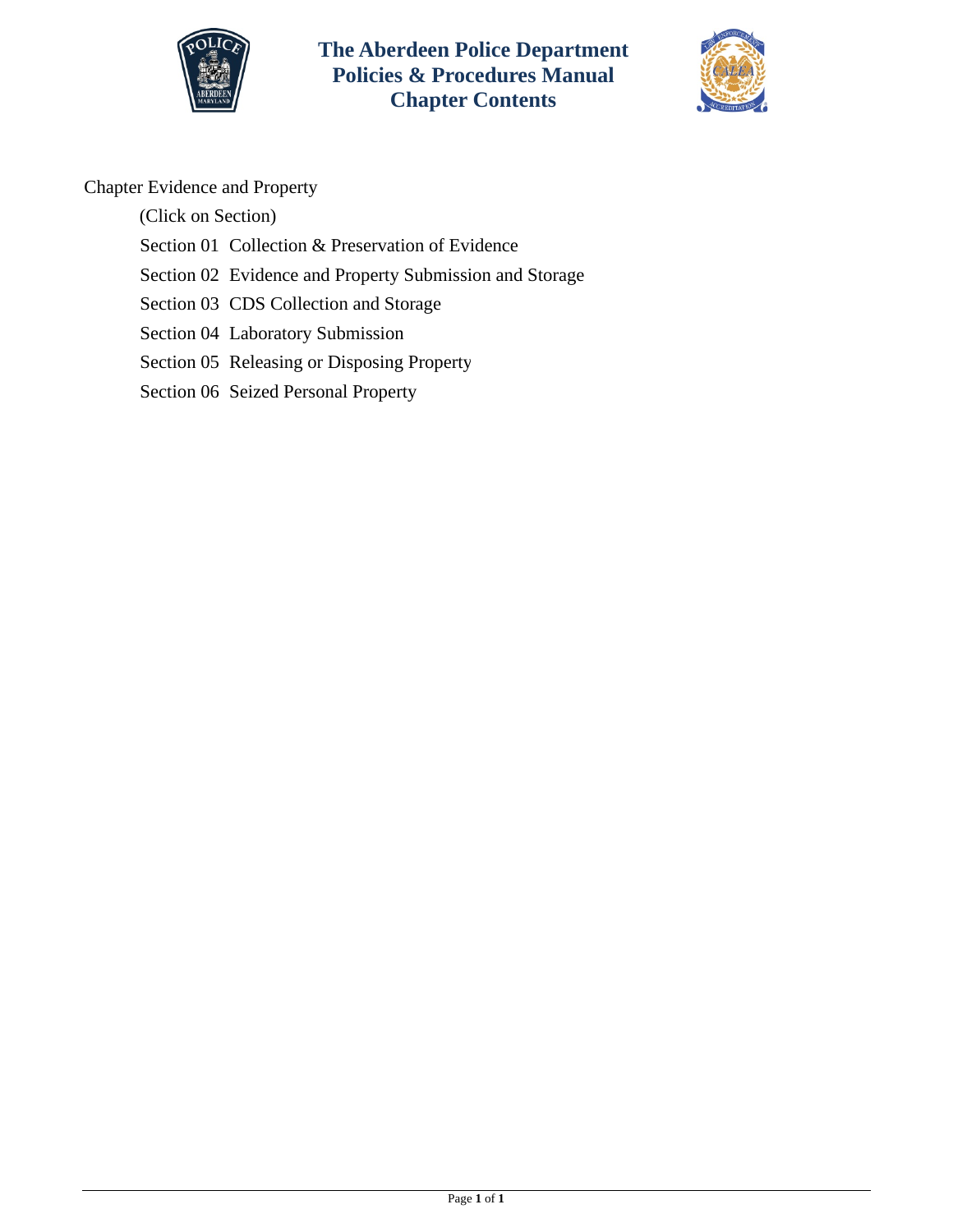



<span id="page-1-0"></span>Chapter 30 Evidence and Property GO 19-031, 07/26/2019 Section 01 Collection and Preservation of Evidence Supersedes Original Policy

### **A. Policy**

- 1. Department personnel shall have access to:
	- a. 24-hour crime scene & evidence collection services; and (83.1.1)
	- b. Procedures for processing and preserving evidence.

#### **B. Definitions**

- 1. **Evidence** Any item that bears on or tends to prove the points in question.
- 2. **Evidence, Digital** Information or data, of value to an investigation, which is stored on, received or transmitted by an electronic device.
- 3. **Evidence, physical or tangible** objects, fingerprints, bodily fluids or parts, impressions made on other objects, photographs, etc.
- 4. **Chain of Custody** The continuity of custody for items collected as physical evidence. This continuity must be established in order to prove that items or materials offered as evidence during a trial are the same items or materials collected at the crime scene during processing. Use Property Form #6. (83.2.1e)
- 5. **Contamination** The undesirable transfer of DNA/biological or other material to physical evidence form another source.
- 6. **Crime Scene Processing** The specific actions taken at the scene of a crime or accident; consisting of the taking of photographs, preparing a sketch of a crime or accident scene, and the collection and preservation of physical evidence.
- 7. **Crime Scene Investigator (CSI)** The investigator assigned to the Evidence Collection Unit who is responsible for processing a crime scene.
- 8. **Crime Scene Processor** The person, either a Crime Scene Investigator or a police officer, who processes a crime scene.
- 9. **Latent Fingerprints** Fingerprint left on a surface by deposits of oils and/or perspiration from the finger, not usually visible to the naked by.
- 10. **Lifting** The process of physically removing a latent or visible fingerprint from a surface.

#### **C. Responsibilities at the Crime Scene** (83.2.1a)

- 1. Officers are responsible to maintain the integrity of each crime scene.
- 2. The first responding officer shall: (83.2.7a)
	- a. Neutralize any threats;
	- b. Care for the injured; then
	- c. Secure the scene; and
	- d. Conduct a protective sweep.
- 3. Where evidence collection is required, the officer shall promptly request that the Crime Scene Investigator be dispatched.
	- a. The request may be made through Communications.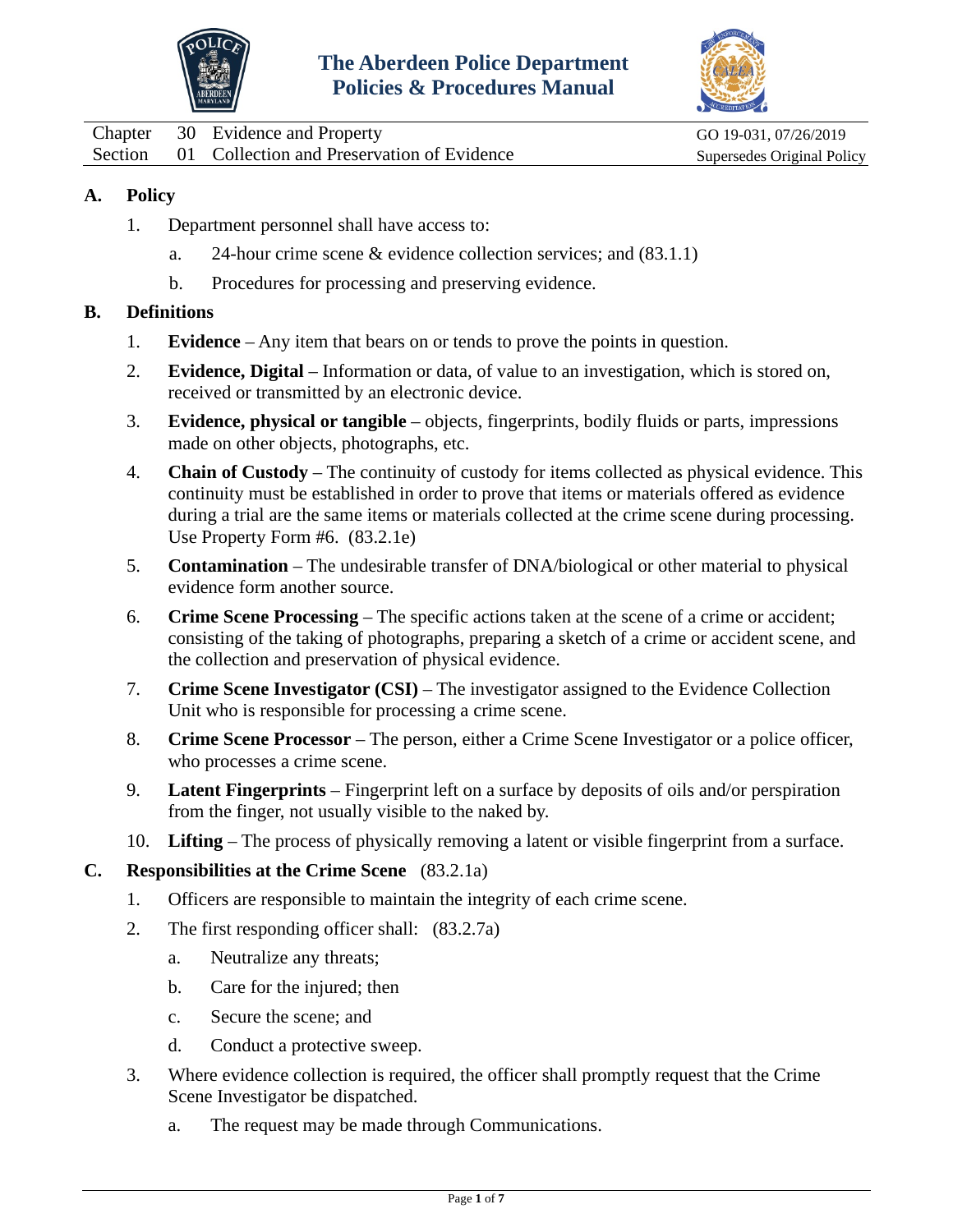



|  | Chapter 30 Evidence and Property                   | GO 19-031, 07/26/2019      |
|--|----------------------------------------------------|----------------------------|
|  | Section 01 Collection and Preservation of Evidence | Supersedes Original Policy |

- 4. If the Department Crime Scene Investigator (CSI) is not available, the officer shall request that a Crime Scene Investigator from Havre de Grace Police Department or Harford County Sheriff's Office be dispatched.
- 5. The officer shall remain at the scene and ensure that the crime scene is protected from contamination until the arrival of the Crime Scene Investigator.
- 6. Officers who conduct the protective sweep shall notify detectives and the Crime Scene Investigator, upon their arrivals, of plainly visible evidence that can be immediately retrieved as plain view evidence.

### **D. Evidence Collection and Processing** (83.2.1b)

- 1. The Crime Scene Investigator has the responsibility for collection, preservation, and identification of physical evidence at a crime scene.
- 2. The Crime Scene Investigator and officers shall use Department-issued and/or Departmentapproved equipment and supplies to collect and preserve physical evidence. (83.2.4d)
- 3. Sworn and non-sworn personnel are prohibited from using any personally-owned visual/audio recording device—including features on a personal cell phone—for official Department use to photograph or otherwise record evidence. (83.2.2d)
- 4. Whenever available, materials and substances will be collected from a known source for submission to the crime lab for comparison with physical evidence collected. (83.3.1)
- 5. All evidence shall be fully described in the investigator's notes and photographed in place prior to being picked up.
- 6. All articles of evidence shall be carefully marked for identification, preferably on the article itself, in such a manner that the article is not damaged, and in a way that the identification is permanent.
	- a. Identification shall consist of the investigator's initials or identification number.
- 7. Investigating officers shall place each item of evidence in an appropriate container, such as paper evidence bags, transparent envelopes, plastic vials or strong cardboard boxes.
- 8. The officers shall seal the evidence container with a label or tag attached and shall provide the following information:
	- a. Case number;
	- b. Type of case;
	- c. Date and time of finding the article;
	- d. Location at time of discovery;
	- e. Signature of the investigator, who discovered the article; and
	- f. Name of witnesses if any, to the discovery.

# **E. Sketching or Diagraming the Crime Scene** (83.2.1b)

- 1. The Crime Scene Investigator shall use Department-issued and other Department-approved materials and tools when preparing a crime scene sketch or diagram. (83.2.4c)
- 2. The CSI's crime scene sketch or diagram shall include but may not be limited to: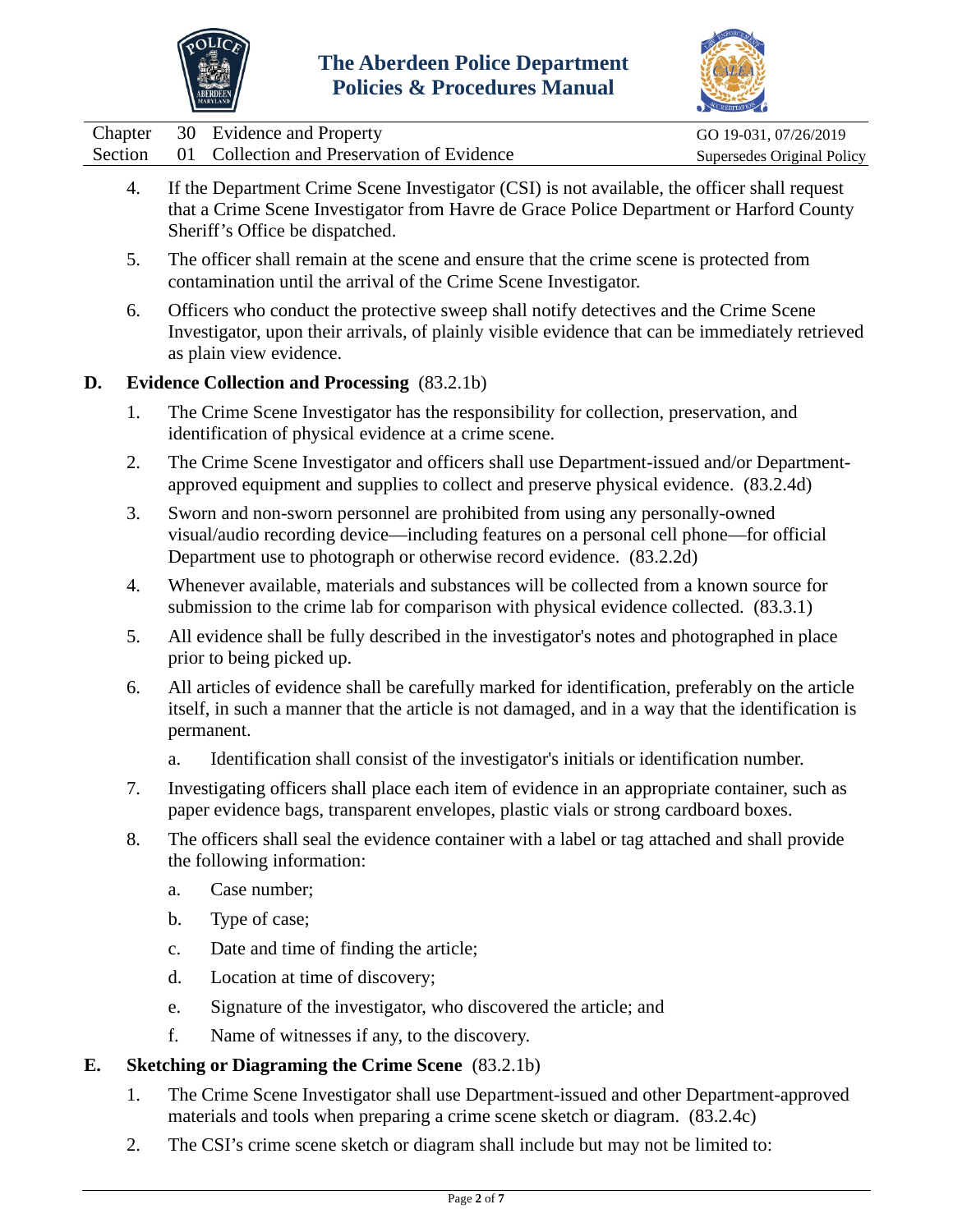



|    |         |     | <b>BERDEEN</b> |               | <b>Policies &amp; Procedures Manual</b>                                                                                                                                                      |                            |
|----|---------|-----|----------------|---------------|----------------------------------------------------------------------------------------------------------------------------------------------------------------------------------------------|----------------------------|
|    | Chapter | 30  |                |               | <b>Evidence and Property</b>                                                                                                                                                                 | GO 19-031, 07/26/2019      |
|    | Section | 01  |                |               | Collection and Preservation of Evidence                                                                                                                                                      | Supersedes Original Policy |
|    |         | a.  |                | Dimensions:   |                                                                                                                                                                                              |                            |
|    |         |     | 1)             | roads;        | Relationship of the crime scene to other buildings, geographical features, or                                                                                                                |                            |
|    |         |     | 2)             |               | Location of significant features of the scene, including the victim;                                                                                                                         |                            |
|    |         |     | 3)             |               | Date and time of preparation;                                                                                                                                                                |                            |
|    |         |     | 4)             |               | Names of the persons preparing the sketch;                                                                                                                                                   |                            |
|    |         |     | 5)             |               | Directions North;                                                                                                                                                                            |                            |
|    |         |     | 6)             |               | Case number; and                                                                                                                                                                             |                            |
|    |         |     | 7)             |               | Location of items of physical evidence removed.                                                                                                                                              |                            |
|    | 3.      |     |                |               | The CSI may prepare rough sketches in the field, recording the information.                                                                                                                  |                            |
|    | 4.      |     |                |               | Then CSI may prepare a final crime scene drawing after returning to headquarters.                                                                                                            |                            |
| F. |         |     |                |               | Crime Scene Photography and Digital Recording Guidelines (83.2.1b) (83.2.2)                                                                                                                  |                            |
|    | 1.      |     |                |               | The Crime Scene Investigator shall use Department-issued cameras and equipment when<br>photographing or digitally recording crime scenes and evidence. (83.2.4b)                             |                            |
|    | 2.      |     |                |               | The CSI shall ensure that all aspects of the scene are photographed.                                                                                                                         |                            |
|    |         | a.  |                | evidence.     | The CSI should obtain long-range, mid-range and close-up photography of all                                                                                                                  |                            |
|    | 3.      | be: |                |               | The CSI shall take appropriate steps to ensure that photographs and digital recordings are an<br>accurate representation of the scene or evidence. Photographs and digital recordings should |                            |
|    |         | a.  |                |               | Free of distortion;                                                                                                                                                                          |                            |
|    |         | b.  |                |               | Material and relevant to the case; and                                                                                                                                                       |                            |
|    |         | c.  |                | Unbiased.     |                                                                                                                                                                                              |                            |
|    | 4.      |     |                | Photographing |                                                                                                                                                                                              |                            |
|    |         | a.  |                |               | The Scene – The photographer shall take a series of photographs before anything is<br>disturbed, whenever possible.                                                                          |                            |
|    |         |     | 1)             |               | Crime Scene photographs should include but not be limited to:                                                                                                                                |                            |
|    |         |     |                | a)            | Crime scene location, reference photos, house numbers;                                                                                                                                       |                            |
|    |         |     |                | b)            | Outside views from all four sides, unless circumstances do not permit<br>photographing from every side;                                                                                      |                            |
|    |         |     |                | $\mathbf{c})$ | Entrances and exits;                                                                                                                                                                         |                            |
|    |         |     |                | d)            | Interior views from the entrance and from each corner of the room;                                                                                                                           |                            |
|    |         |     |                | e)            | Overall views showing all items of evidence;                                                                                                                                                 |                            |
|    |         |     |                | f)            | Close-up views of all evidence;                                                                                                                                                              |                            |

g) A second close-up view of evidence with a measuring scale or marker; and/or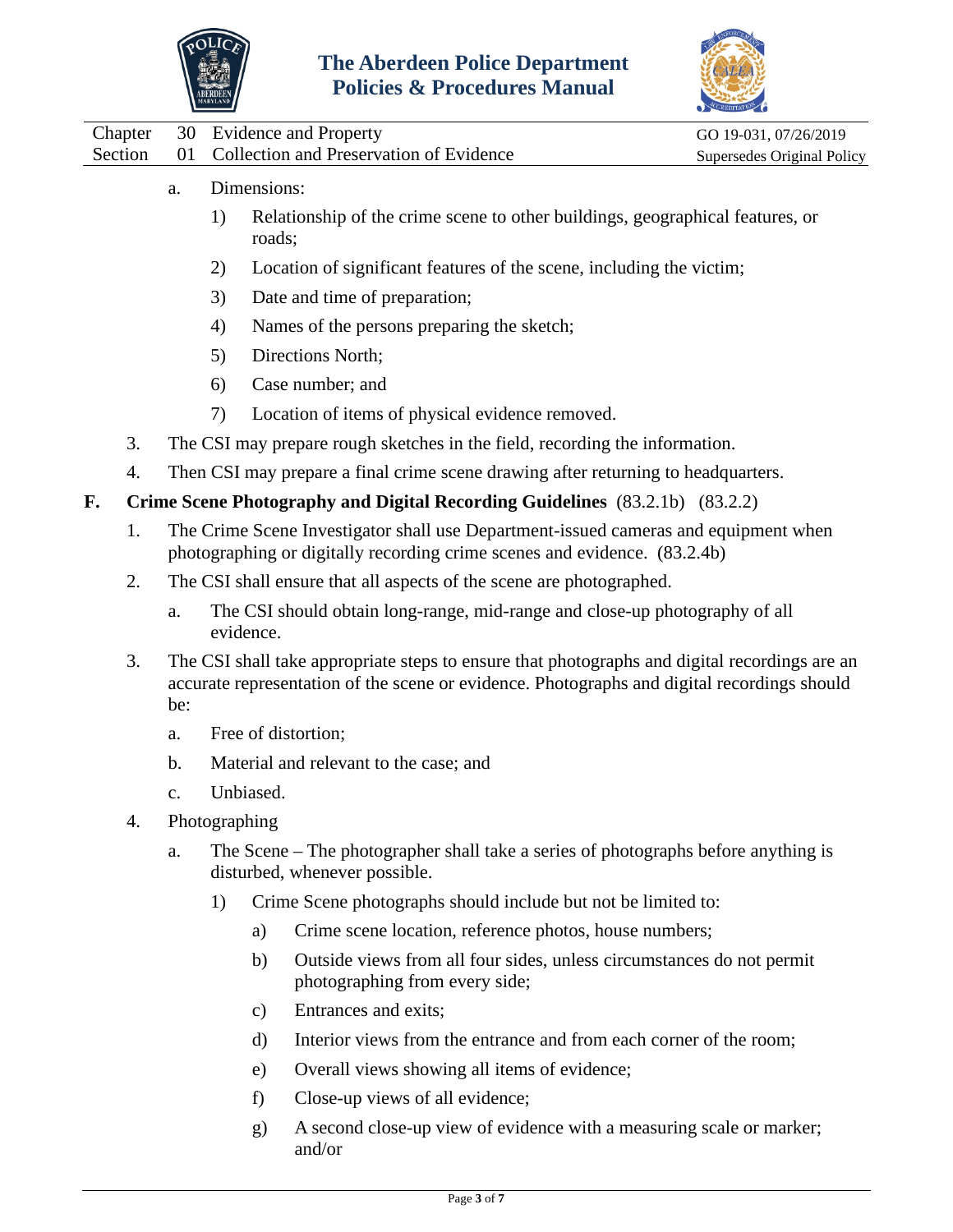



|                    |                | ABERDEEN<br>MARYLAND     |       | Policies & Procedures Manual                                                                                                                                                       |                                                     |
|--------------------|----------------|--------------------------|-------|------------------------------------------------------------------------------------------------------------------------------------------------------------------------------------|-----------------------------------------------------|
| Chapter<br>Section | 30<br>01       |                          |       | <b>Evidence and Property</b><br>Collection and Preservation of Evidence                                                                                                            | GO 19-031, 07/26/2019<br>Supersedes Original Policy |
|                    |                |                          | h)    | Other photographs as requested by the investigating officer.                                                                                                                       |                                                     |
|                    |                | 2)                       |       | Traffic Accident photographs should include but not be limited to:                                                                                                                 |                                                     |
|                    |                |                          | a)    | Accident location;                                                                                                                                                                 |                                                     |
|                    |                |                          | b)    | Overall view showing all sides of the accident scene;                                                                                                                              |                                                     |
|                    |                |                          | c)    | Roadway on which accident occurred and nearby roadways;                                                                                                                            |                                                     |
|                    |                |                          | d)    | All physical evidence at the scene;                                                                                                                                                |                                                     |
|                    |                |                          | e)    | Close-up of all evidence and vehicular debris;                                                                                                                                     |                                                     |
|                    |                |                          | f)    | Secondary close-ups with measuring scale or marker;                                                                                                                                |                                                     |
|                    |                |                          | g)    | Any contributing cause or factors, such as weather, lighting, road<br>conditions, etc.; and/or                                                                                     |                                                     |
|                    |                |                          | h)    | Other photographs as requested by the investigating officer.                                                                                                                       |                                                     |
|                    | b.             |                          |       | The Victims – The investigator shall take a series of photographs of the victims, if<br>present, showing locations, injuries, and condition.                                       |                                                     |
|                    | c.             |                          |       | The Evidence – The investigator shall take a series of photographs of each piece of<br>evidence to illustrate where it was found.                                                  |                                                     |
|                    |                | 1)                       |       | Evidence Markers and Measuring Scales – the investigator shall take photographs<br>before and after evidence markers or measuring scales are placed.                               |                                                     |
|                    |                | 2)                       |       | If investigating officers mark new evidence, the investigator shall repeat the<br>whole series of photographs, with the entire piece of evidence and a scale to<br>indicate size.  |                                                     |
|                    | d.             |                          |       | At night scenes, or scenes where inadequate lighting is present, the investigator should<br>use appropriate lighting equipment.                                                    |                                                     |
| 5.                 |                | <b>Digital Recording</b> |       |                                                                                                                                                                                    |                                                     |
|                    | a.             | crimes.                  |       | When appropriate or requested by the investigating officer, the Crime Scene<br>Investigator shall make digital recordings at scenes of homicides and other major                   |                                                     |
|                    | $\mathbf b$ .  |                          |       | The investigator shall record the scene or evidence with the volume turned off.                                                                                                    |                                                     |
|                    | $\mathbf{c}$ . |                          |       | In special situations, after the first digital recording of the scene without sound is<br>completed, a second walk through can be recorded with the investigator if it is desired. |                                                     |
| 6.                 |                | Documenting              |       |                                                                                                                                                                                    |                                                     |
|                    | a.             |                          |       | The investigator shall maintain a log, documenting all photographs and digital<br>recordings taken at the scene, which includes:                                                   |                                                     |
|                    |                | 1)                       | Date; |                                                                                                                                                                                    |                                                     |
|                    |                | 2)                       | Time; |                                                                                                                                                                                    |                                                     |

- 3) Case Number;
- 4) Location;
- 5) Equipment used;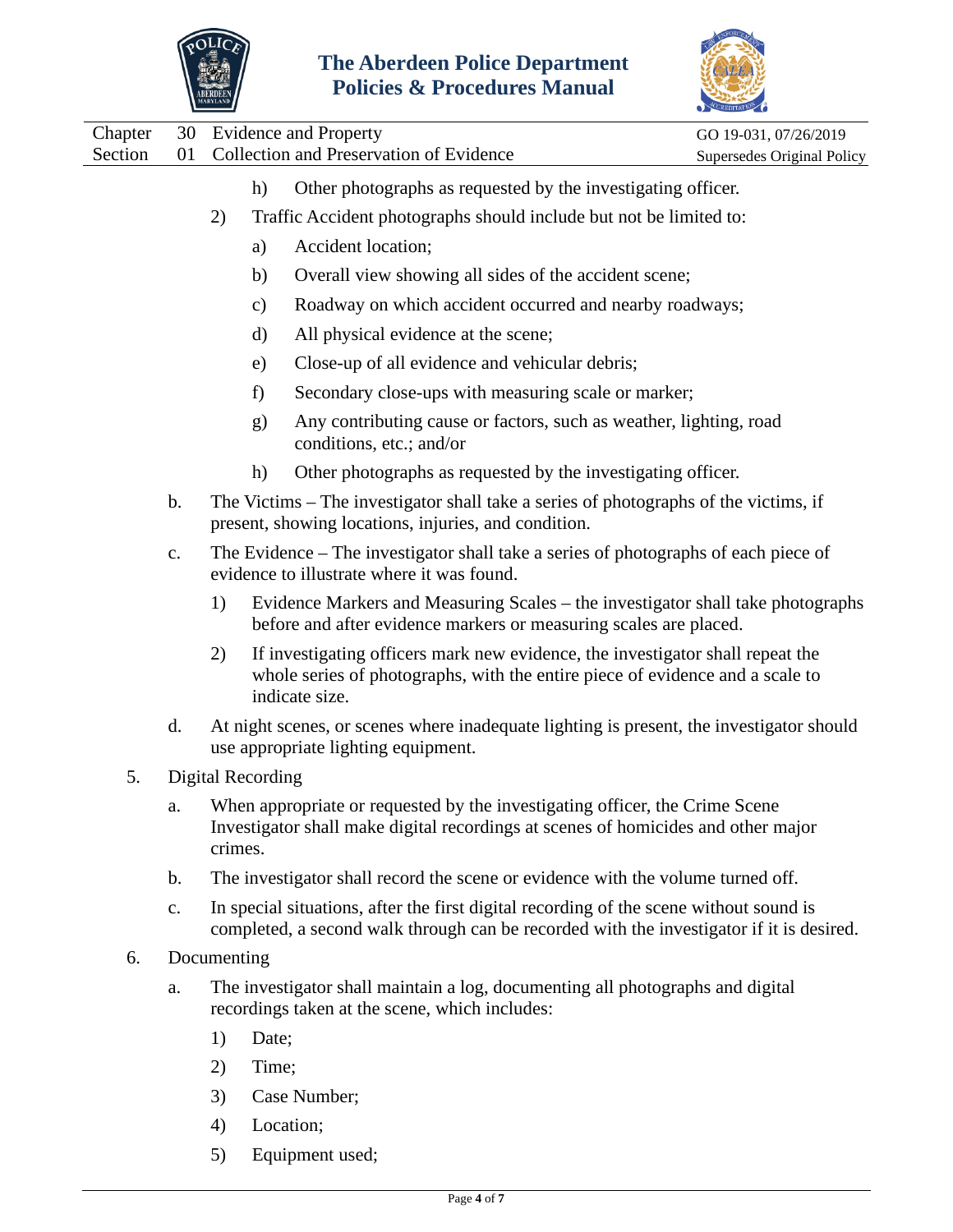



Chapter 30 Evidence and Property GO 19-031, 07/26/2019 Section 01 Collection and Preservation of Evidence Supersedes Original Policy

- 6) Officers' names;
- 7) Description of each photograph and recording; and
- 8) Other pertinent data.
- 7. The Crime Scene Investigator shall transfer the data from the photographing equipment memory to a hard drive for labeling and storage.
- **G. Latent Fingerprint Collection Guidelines** (83.2.1b) (83.2.3)
	- 1. The Crime Scene Investigator shall use Department-approved equipment and supplies when collecting and processing latent fingerprints. (83.2.4a)
	- 2. Fingerprint Evidence Visible. The Crime Scene Investigator shall:
		- a. Photograph the fingerprints, whenever possible;
		- b. Protect the surface; and
		- c. Transport the surface to the Department for evaluation, whenever practicable.
	- 3. Fingerprint Evidence Not Visible. The Crime Scene Investigator shall:
		- a. Process the suspect area with the appropriate supplies;
		- b. Photograph the print when it has been developed;
		- c. Lift the print using the appropriate lifting medium; and
		- d. Place the identifying information such as name, incident number, item processed, date, time, etc., on the lifter or otherwise attached to the fingerprint evidence.
	- 4. If the CSI considers it to be appropriate, the CSI may sketch or diagram the object, identifying the area from which the print was lifted.

### **H. Seizure of Electronic Data Storing Equipment and Devices** (83.2.1b) (83.2.5)

- 1. Responsibilities
	- a. The Investigator shall turn off computers and devices immediately upon seizure.
	- b. The Investigator shall collect any passwords, codes or Pins from the individuals involved, whenever possible.
	- c. The Investigator shall collect associated chargers, cables, peripherals, manuals, and thumb drives, cell phones, hard drives whenever possible.
- 2. Seizing Mobile Devices
	- a. The Investigator shall remove the battery from the device, to prevent automatic timers from activating.
		- 1) If the device cannot be turned off, the Investigator shall:
			- a) Isolate the device from its cell tower by placing in blocking material:
			- b) Disable Wi-Fi, Bluetooth or other communications system; and
			- c) Set the device to airplane mode.
	- b. Packaging and Labeling
		- 1) The investigator shall place the mobile device in antistatic packaging only.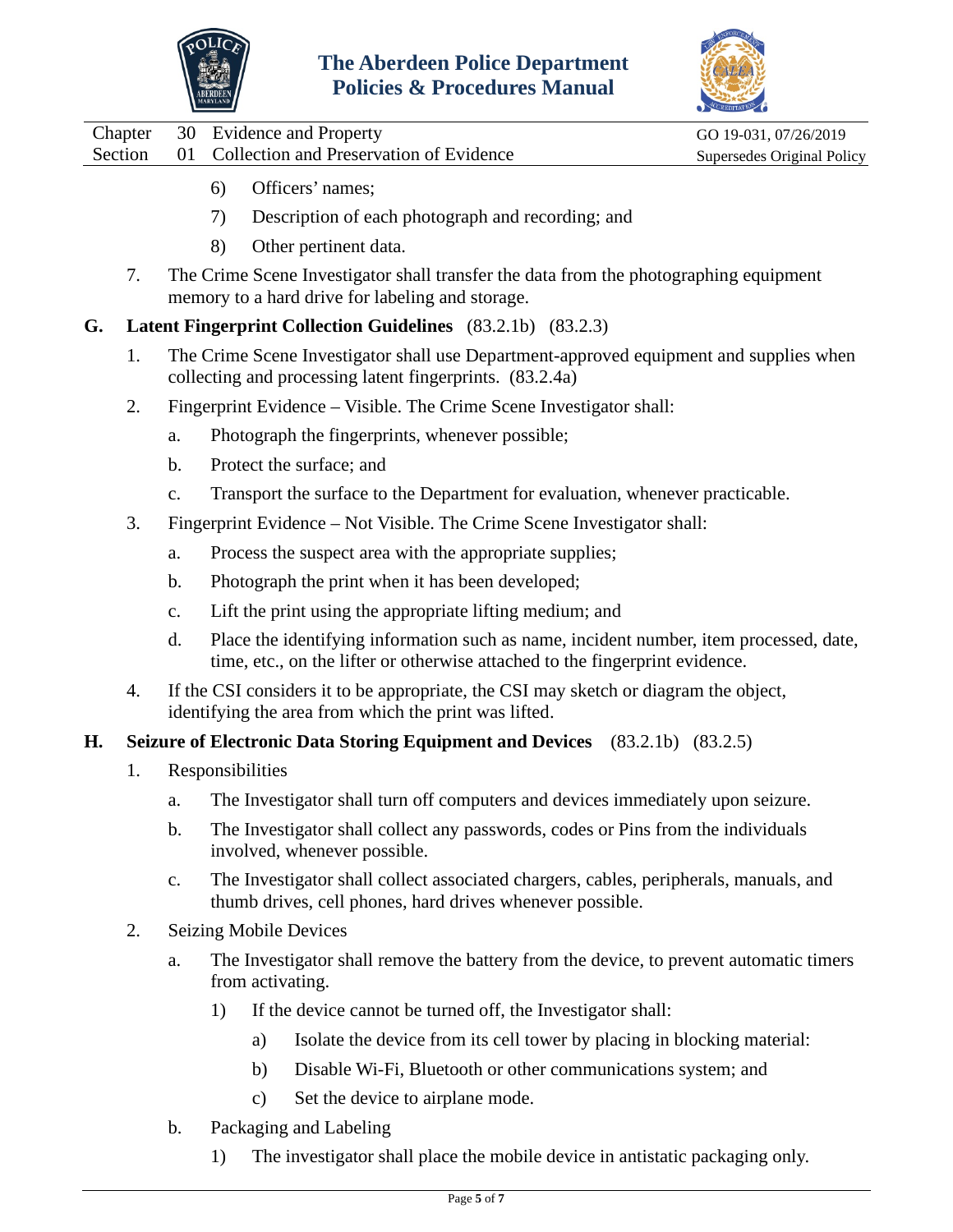



|  | Chapter 30 Evidence and Property                   | GO 19-031, 07/26/2019      |
|--|----------------------------------------------------|----------------------------|
|  | Section 01 Collection and Preservation of Evidence | Supersedes Original Policy |

- 3. Stand-Alone Computers or Devices
	- a. The first responding officer shall first document any activity on all computers, components, or devices by taking one or more photographs and recording any plain view information on the screen.
	- b. Officers may, to determine if a computer is on, move a mouse (without pressing buttons or moving the wheel).
	- c. If a computer is on, the first responding officer shall power down the computer.
	- d. The officer shall notify the supervisor who shall determine whether to notify the CSI investigator for collection.
	- e. Officers may collect into evidence computers that are off and shall use regular evidence collecting procedures.

### **I. DNA Evidence Collection** (83.2.1b)

- 1. First Responder Responsibilities and Precautions (83.2.7a). The First Responder shall:
	- a. Secure and protect the scene from all nonessential personnel to prevent the loss of evidence;
	- b. Grant access to the scene only to persons directly involved in the investigation; and
	- c. Take special precautions near items of evidentiary value that may contain DNA, or deoxyribonucleic acid.;
		- 1) Avoid, whenever possible, common actions such as sneezing or coughing, or leaning over the evidence may leave trace DNA.
- 2. The Department Crime Scene Investigator shall use Department-approved equipment and supplies when collecting DNA Evidence.
- 3. Collection, Storage, and Transportation of DNA Evidence (83.2.7b)
	- a. DNA evidence shall be collected using the MSP Forensic Sciences Division *[Guidelines](https://mdsp.maryland.gov/Organization/Documents/FSD%20Submission%20Guide%20Aug%202015.pdf)  [for Submitting Physical Evidence](https://mdsp.maryland.gov/Organization/Documents/FSD%20Submission%20Guide%20Aug%202015.pdf)*.
	- b. The officer collecting the DNA evidence shall notify investigators when DNA is collected.
- 4. DNA Evidence Collection Training (83.2.7c)
	- a. DNA evidence shall be collected by a CSI, only, who has received training in collecting and preserving DNA samples for analysis, unless exigent circumstances exist and only with supervisor approval.

### **J. Reports and Documentation** (83.2.6)

- 1. The Crime Scene Investigator shall document on CSU Form 154 Crime Scene Unit Report the events that transpired at the scene. (83.2.1b)
- 2. The documentation shall include, appropriately, but will not be limited to, the following elements:
	- a. Date and time of arrival at the scene;
	- b. Location of the crime;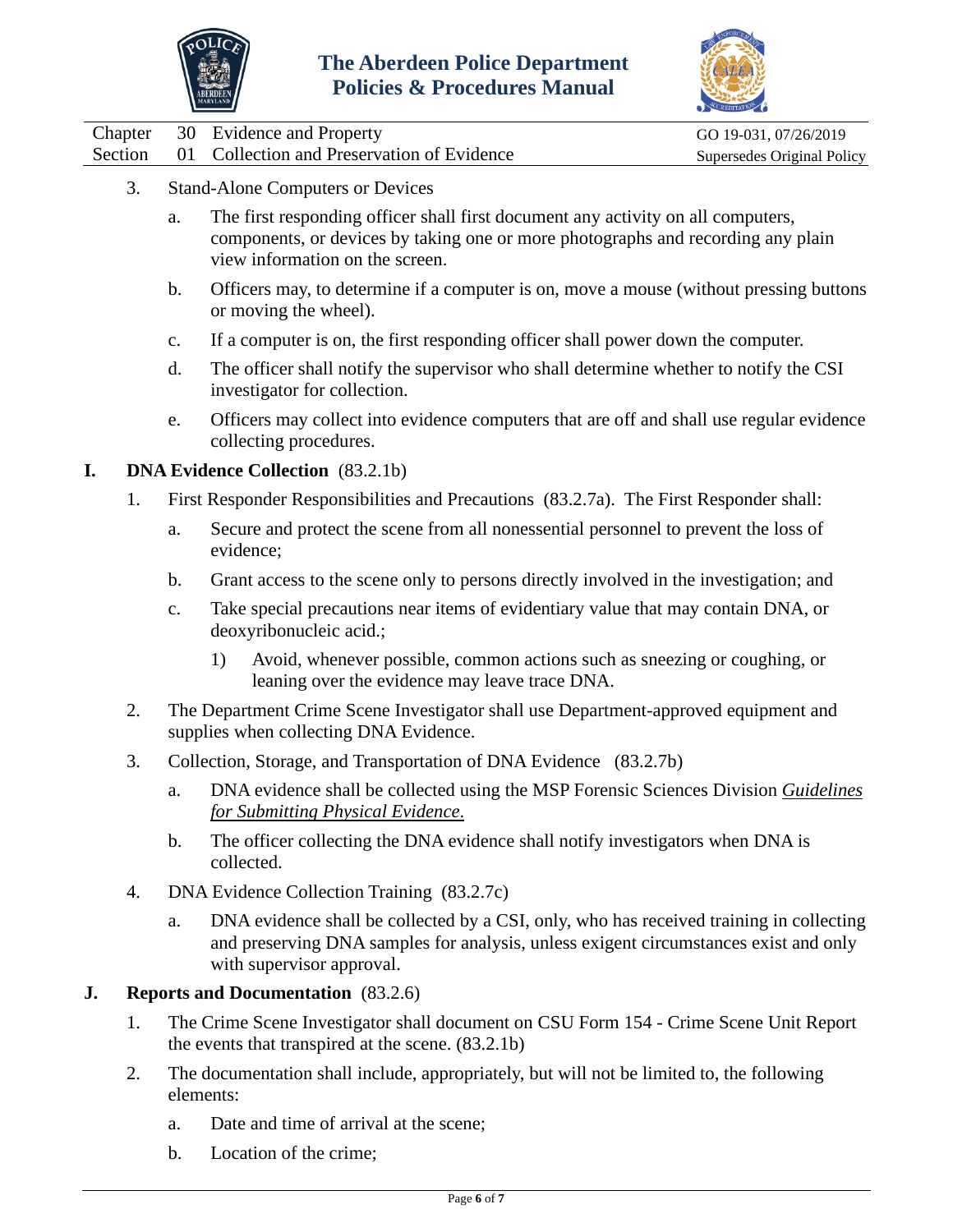



| Chapter | 30             | <b>Evidence and Property</b>                                                                                             | GO 19-031, 07/26/2019      |
|---------|----------------|--------------------------------------------------------------------------------------------------------------------------|----------------------------|
| Section | 01             | Collection and Preservation of Evidence                                                                                  | Supersedes Original Policy |
|         | $C_{\bullet}$  | Name of the victims, if known;                                                                                           |                            |
|         | d.             | Name of suspect, if known;                                                                                               |                            |
|         | e.             | Action taken at the scene, including the number of photographs taken, and whether<br>measurements were made (yes or no); |                            |
|         | f.             | List of physical evidence recovered;                                                                                     |                            |
|         | g.             | Incident Report number;                                                                                                  |                            |
|         | h.             | Date and time a request for service was received;                                                                        |                            |
|         | 1.             | Name of the investigating officer;                                                                                       |                            |
|         | $\mathbf{J}$ . | Disposition of the physical evidence, photos, videos, prints, etc.; and                                                  |                            |
|         | k.             | Crime scene measurement information.                                                                                     |                            |
|         |                |                                                                                                                          |                            |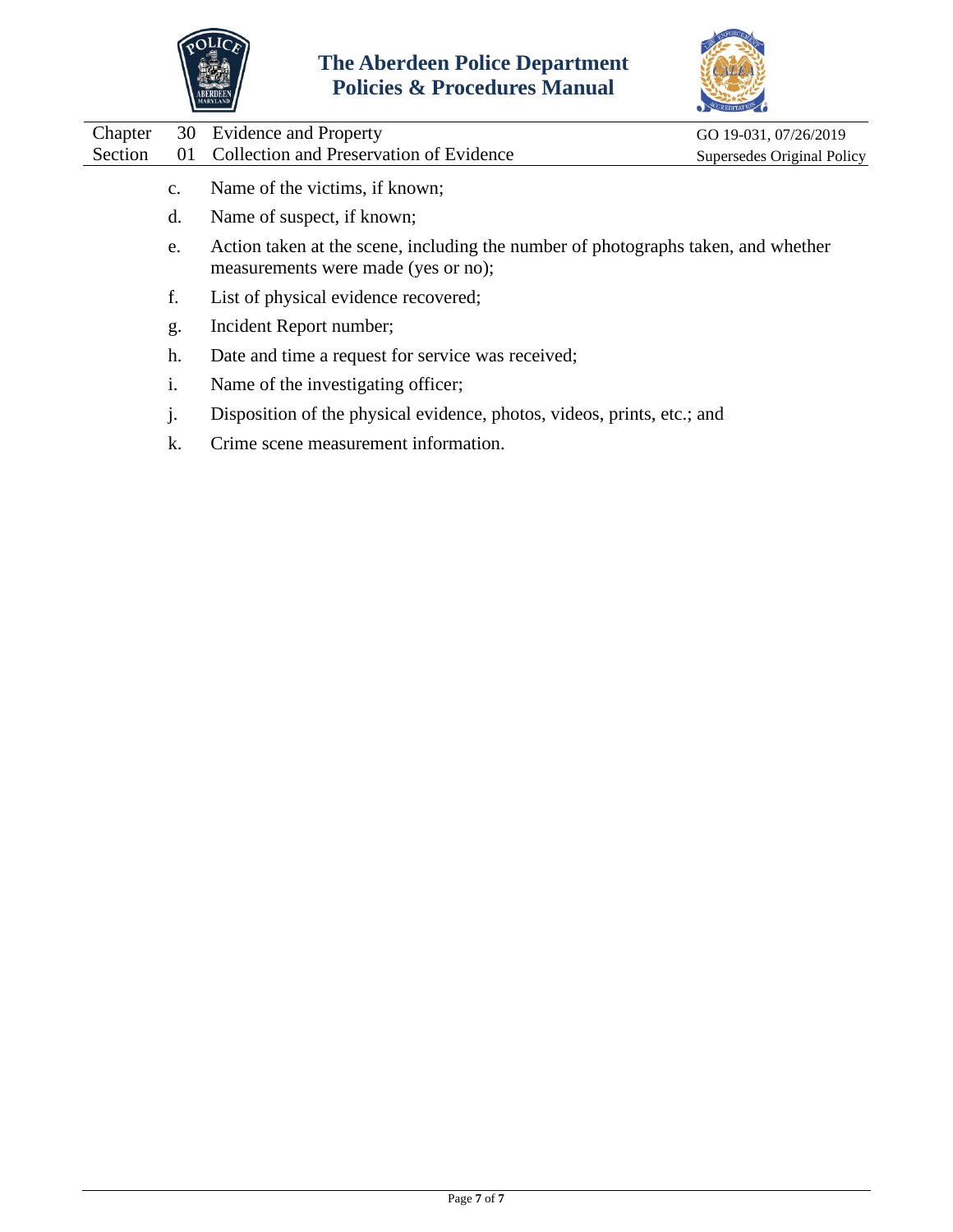



<span id="page-8-0"></span>

|  | Chapter 30 Evidence and Property                        | GO 18-080, 10/22/2018 |
|--|---------------------------------------------------------|-----------------------|
|  | Section 02 Evidence and Property Submission and Storage | Supersedes GO 18-066  |

- 1. All employees of the Department will properly process and secure any property which may have been confiscated or which has otherwise come under their care.
- 2. Evidence and property (non-CDS) shall be stored securely in the Evidence and Property Room. (84.1.2)

### **B. Processing**

- 1. The officer shall request the appropriate number of Property Forms from the PCO.
- 2. The PCO will prepare the requested Form 6 Property Form with information that will include: (84.1.1a)
	- a. Incident Report Number;
	- b. Date, Time;
	- c. Name of Officer; and
	- d. Name of PCO who prepared the form.
- 3. The PCO will log the form in the Property Book. (84.1.1a)

### **C. Form 6 – Property Form**

- 1. The PCO will give Form 6 Property Form to the requesting officer.
- 2. The requesting officer will:
	- a. Request a separate Form 6 Property Form for each known owner;
	- b. List each item separately when feasible and describe each item; (84.1.1c)
	- c. Use another Form 6 Property Form when more space is needed to list all the items;
	- d. Cross-reference the record numbers on each Form 6 Property Form;
	- e. Include the tracking numbers or arrest tracking numbers when necessary; and
	- f. Sign the chain of custody portion of the completed Property Form, verifying the officer is in possession of the property. (83.2.1d)

### **D. Submission to the Evidence and Property Function**

- 1. The officer shall bring the property to the Department and complete Form 6 Property Form before the end of his/her tour of duty. (84.1.1a) (84.1.1c)
- 2. The officer shall submit the property and Form 6 Property Form to the Evidence Custodian or will place the property in a secured temporary property locker before the end of his/her tour of duty. (84.1.1b) (84.1.3)

# **E. Incident Report Required**

1. The officer shall detail the circumstances in the Incident Report by which the evidence or property (all items over \$250 and firearms) came into the Department's possession. (84.1.1c)

# **F. CAD Narrative Required, Incident Report Not Required**

1. All evidence and property individually valued under \$250 dollars shall be detailed in the CAD narrative.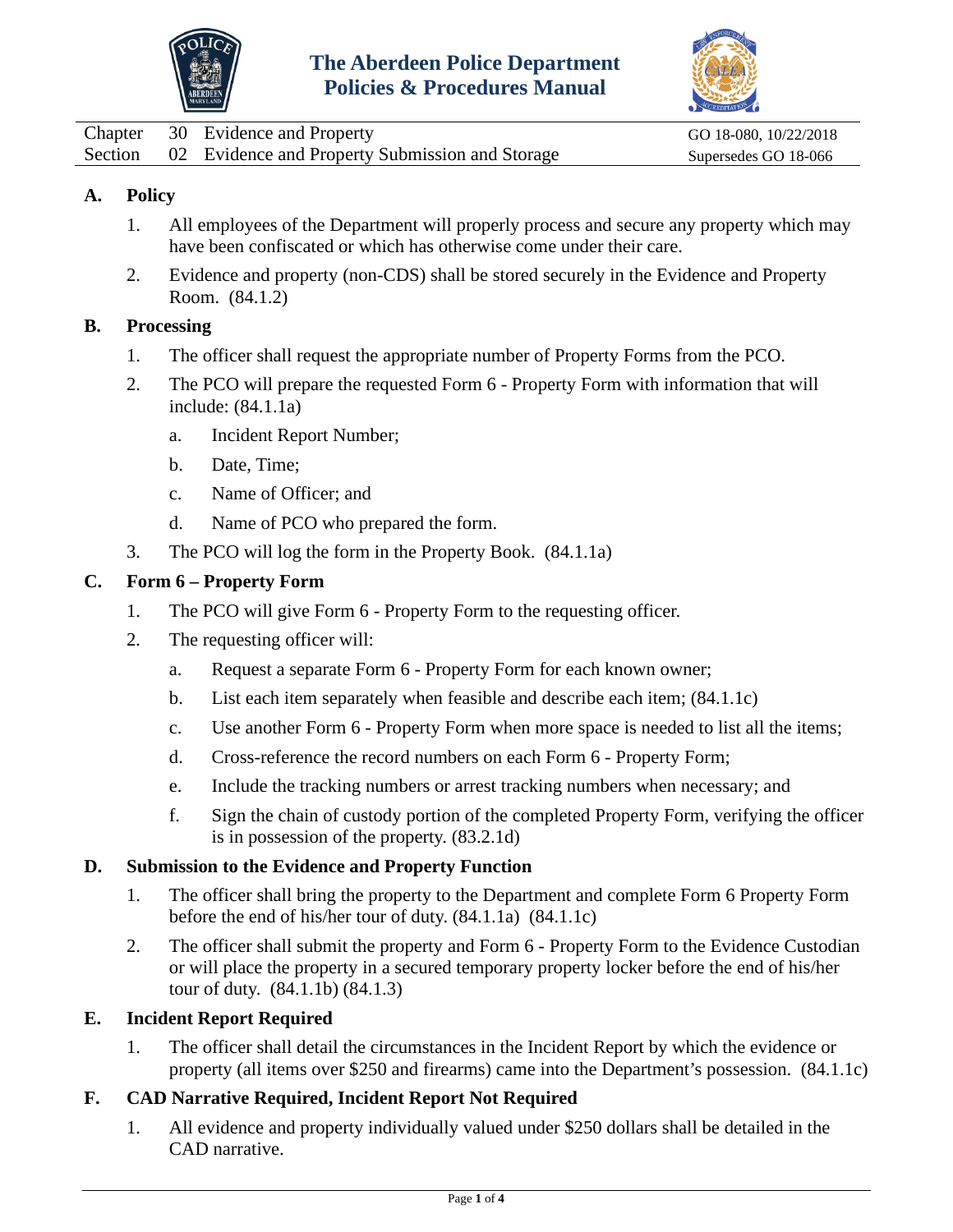



Chapter 30 Evidence and Property GO 18-080, 10/22/2018

Section 02 Evidence and Property Submission and Storage Supersedes GO 18-066

- 2. The officer shall write in the CAD narrative:
	- a. The description of the evidence and property;
	- b. The reason there is no incident report (The item(s) is/are under \$250 dollars); and
	- c. The circumstances by which the item came into the Department's possession.

### **G. Seized or Recovered Tags (License Plates) and Driver's Licenses**

- 1. The officer will place the tag and driver's licenses in the designated, secured container with the MVA printout (registration) attached.
- 2. The officer will fill in the Tags and Licenses Log:
	- a. Officer's name and ID;
	- b. Date;
	- c. Tag or Soundex number; and
	- d. Reason for seizure or recovery.
- 3. The Traffic Corporal will have authority to access the contents of the container and will return the tags and licenses to MVA.

### **H. Found or Abandoned Property** (84.1.1f)

- 1. Officers will attempt to notify the owner, if an owner can be determined, that his/her property is being held and the procedures by which it can be released.
- 2. If an owner is located, the officer may return the property to the owner directly.
- 3. If an owner cannot be located nor determined, the officer will:
	- a. Notify Communications that the owner cannot be located; and
	- b. Bring the property to the Department for submission.

### **I. Firearms, Found**

1. The officer shall attempt to identify ownership by searching METERS/NCIC and ATF and/or checking the wanted status on the firearm.

### **J. Firearms, Seized** (84.1.8)

- 1. The officer will:
	- a. Print out the METERS/NCIC, ATF, or any other search documents showing that ownership was determined or not; and
	- b. Submit the printout and Form 6 Property Form with the firearms.
- 2. The officer will:
	- a. Remove the magazine;
	- b. Remove the rounds; and
	- c. Package the firearm and rounds separately.

### **K. Monies**

1. Seized Monies (84.1.8)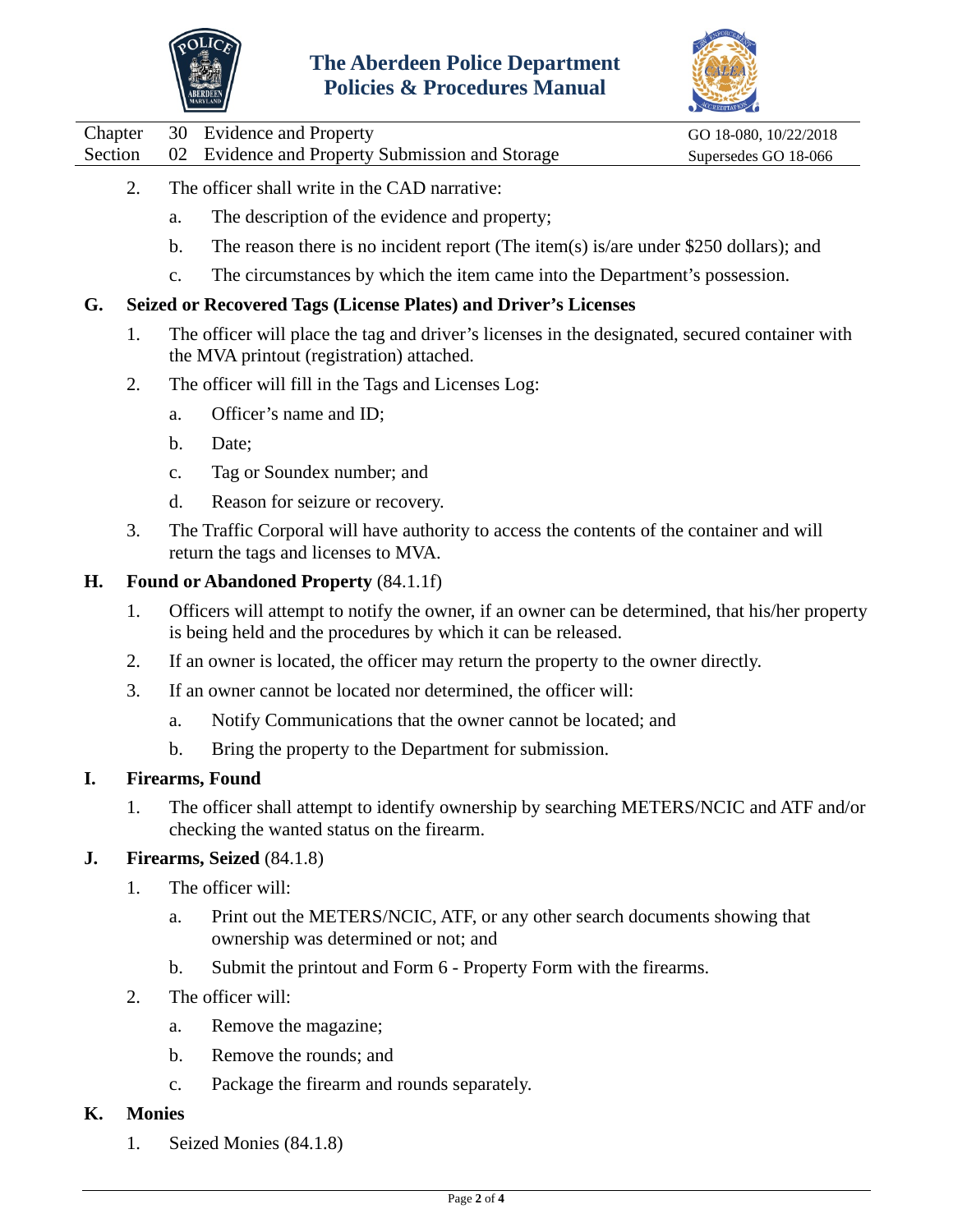



|                    |    |                | <b>TARYLAND</b> |                                                                                                                                                                                                                                             | ACCREDITATION                                 |
|--------------------|----|----------------|-----------------|---------------------------------------------------------------------------------------------------------------------------------------------------------------------------------------------------------------------------------------------|-----------------------------------------------|
| Chapter<br>Section |    | 30<br>02       |                 | <b>Evidence and Property</b><br>Evidence and Property Submission and Storage                                                                                                                                                                | GO 18-080, 10/22/2018<br>Supersedes GO 18-066 |
|                    |    | a.             |                 | The officer shall complete a separate property record for each person from whom<br>money is seized.                                                                                                                                         |                                               |
|                    |    | $\mathbf b$ .  |                 | The Form 6 - Property Form shall include the name and address of:                                                                                                                                                                           |                                               |
|                    |    |                | 1)              | The individual from whom the money was seized; and/or                                                                                                                                                                                       |                                               |
|                    |    |                | 2)              | Any individual who claims the money; or                                                                                                                                                                                                     |                                               |
|                    |    |                | 3)              | All individuals present, if the money is in "constructive" possession of individuals<br>and no one person claims the money; and                                                                                                             |                                               |
|                    |    |                | 4)              | Additional information, if any names, addresses, etc.                                                                                                                                                                                       |                                               |
|                    |    | c.             |                 | The officer shall complete Form 8 - Confiscated Cash Form.                                                                                                                                                                                  |                                               |
|                    |    | d.             |                 | The officer shall place a copy of the completed Property Form, Confiscated Cash Form,<br>and the money in a property envelope and place it in the CDS bin. (84.1.1e)                                                                        |                                               |
|                    | 2. |                |                 | Found Monies Not Classified as Evidence or Subject to Forfeiture                                                                                                                                                                            |                                               |
|                    |    | a.             |                 | If the officer can identify the owner, the officer will return the money to the true owner<br>or authorized representative as soon as possible.                                                                                             |                                               |
|                    |    | $\mathbf{b}$ . |                 | If the officer cannot identify the owner and cannot return the money, the officer shall<br>treat the monies as found property.                                                                                                              |                                               |
|                    |    | $C_{\bullet}$  |                 | The Form 6 – Property Record shall include but not be limited to:                                                                                                                                                                           |                                               |
|                    |    |                | 1)              | A description of where the money was found;                                                                                                                                                                                                 |                                               |
|                    |    |                | 2)              | The person who found the money; and                                                                                                                                                                                                         |                                               |
|                    |    |                | 3)              | The dollar amount including number of bills and coins, with denominations of<br>each.                                                                                                                                                       |                                               |
|                    |    | d.             |                 | The officer shall place the money and form in a property envelope and place the<br>envelope in an evidence locker.                                                                                                                          |                                               |
| L.                 |    |                |                 | <b>Hazardous Materials</b>                                                                                                                                                                                                                  |                                               |
|                    | 1. |                |                 | The officer shall not handle the hazardous materials.                                                                                                                                                                                       |                                               |
|                    | 2. |                |                 | The officer shall notify the CID lieutenant or designee if the Department must have the<br>hazardous materials as evidence in a criminal investigation or other compelling reason to<br>keep the hazardous materials in Department custody. |                                               |
|                    | 3. |                |                 | The officer shall remain with the hazardous materials until disposition and chain of custody<br>(if needed) are in process.                                                                                                                 |                                               |
| М.                 |    |                |                 | Hypodermic Syringes & Needles (Hazardous Paraphernalia)                                                                                                                                                                                     |                                               |
|                    | 1. |                | possible.       | The officer will photograph paraphernalia where the officer first discovered it, whenever                                                                                                                                                   |                                               |
|                    | 2. |                |                 | The officer will seize the syringes and needles and insert them into a Sharps container.                                                                                                                                                    |                                               |
|                    |    | a.             |                 | If the needle was recovered uncapped, insert needle point down without bending,<br>cutting, snipping off, or, in any way tampering with the needle.                                                                                         |                                               |

b. If the needle was recovered capped, insert the needle, still capped, in the Sharps container.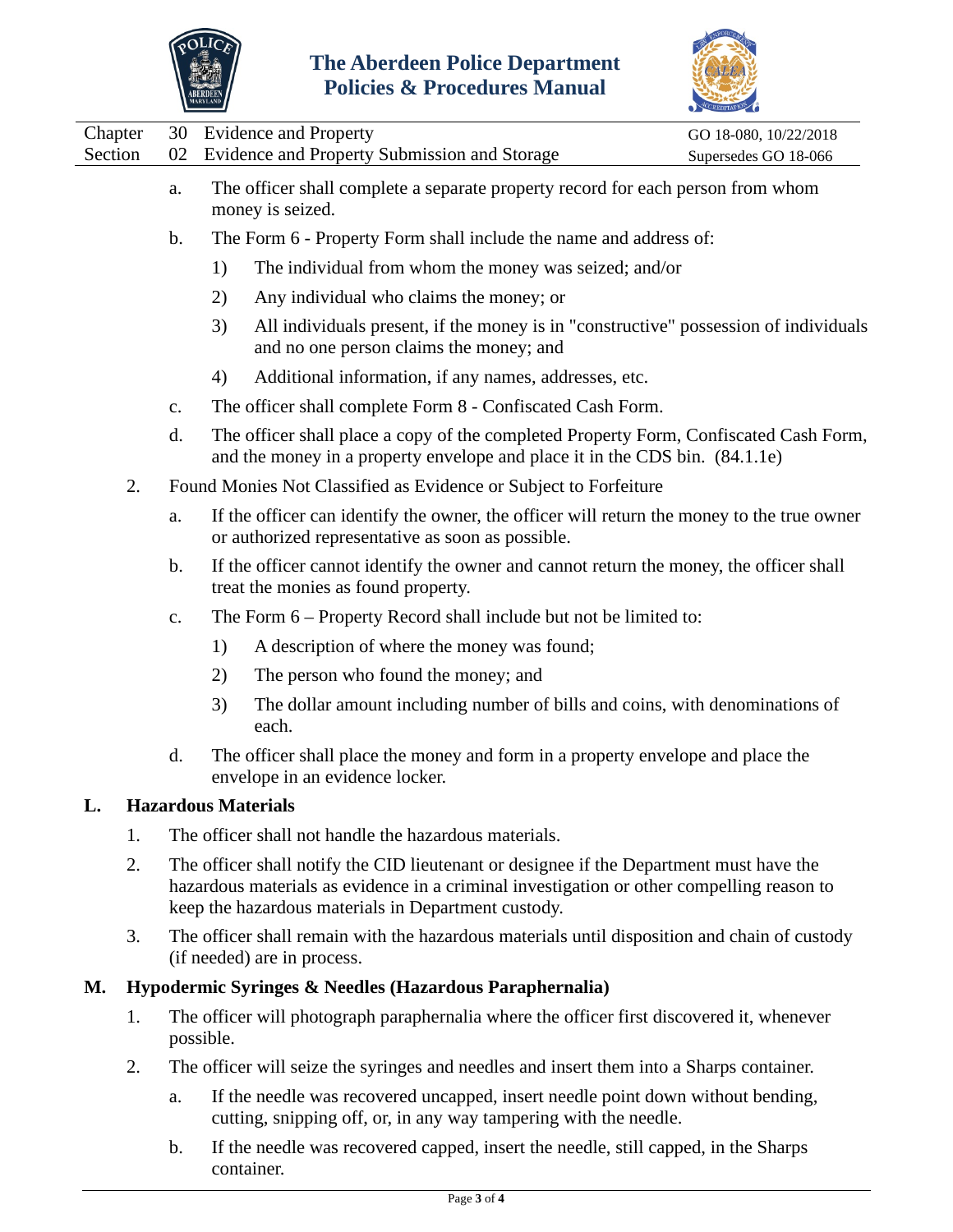



|         |    |                                                                                            | CREDITATION           |
|---------|----|--------------------------------------------------------------------------------------------|-----------------------|
| Chapter |    | 30 Evidence and Property                                                                   | GO 18-080, 10/22/2018 |
| Section |    | 02 Evidence and Property Submission and Storage                                            | Supersedes GO 18-066  |
| 3.      |    | When the container is reasonably full, the officer will:                                   |                       |
|         | a. | submit the container to the Aberdeen Volunteer Fire Department for proper disposal;<br>and |                       |

b. obtain a replacement container from the Administrative Lieutenant.

### **N. Controlled Dangerous Substances (CDS) and CDS-Related Evidence** (84.1.1d)

### 1. Packaging CDS

- a. The officer shall leave the evidence in the original package as it was seized, unless the officer is taking a random sample.
- b. If the evidence was not seized in a package or container, and if the officer personally packaged them, the officer shall place the evidence in the package so that it is visible, if possible.
	- 1) Do not staple the polyester pouch, except on the outside pre-sealed edges.
	- 2) Do not put loose material in the polyester pouch.
	- 3) If there is more than one (1) item, the officer may package the items separately to avoid cross contamination, and then place them in the pouch.
	- 4) Attach the case information label on the same side as the heat seal, with the heat seal to the right of the label.
	- 5) The officer will initial the heat seal using an indelible/permanent marker.

### **O. Oversized Evidence or Property** (84.1.3)

- 1. Evidence too large to fit in the secured evidence lockers
	- a. The officer will notify the Property Custodian, who will come into the station and place oversized items in the CDS process room until the Property and Evidence Room can be opened during business hours.
- 2. Vehicles Evidence or other Evidence too large to fit in the CDS process room.
	- a. The officer will have the evidentiary vehicle or other evidence transported to a secure facility at the Harford County Sheriff's Office or other appropriate secure facility or agency.
- 3. Oversized Found or Abandoned Property
	- a. The officer will place in City storage facilities non-evidentiary property such as bicycles, riding or push-type lawn mowers, mopeds, or any other large item difficult to store in the Property Room, whether the owner is known or unknown.

### **P. Storage**

- 1. All in-custody and evidentiary property is stored within designated, secure areas with access limited to authorized personnel. (84.1.2)
- 2. Weapons will be stored in secured lockers inside the Evidence and Property Room. (84.1.1e)
- 3. High value items such as precious metals, gemstones, and jewelry will be securely stored in a safe in the Evidence and Property Room. (84.1.1e)
- 4. Control Dangerous Substances will be stored in a separate, secured room. (84.1.1e)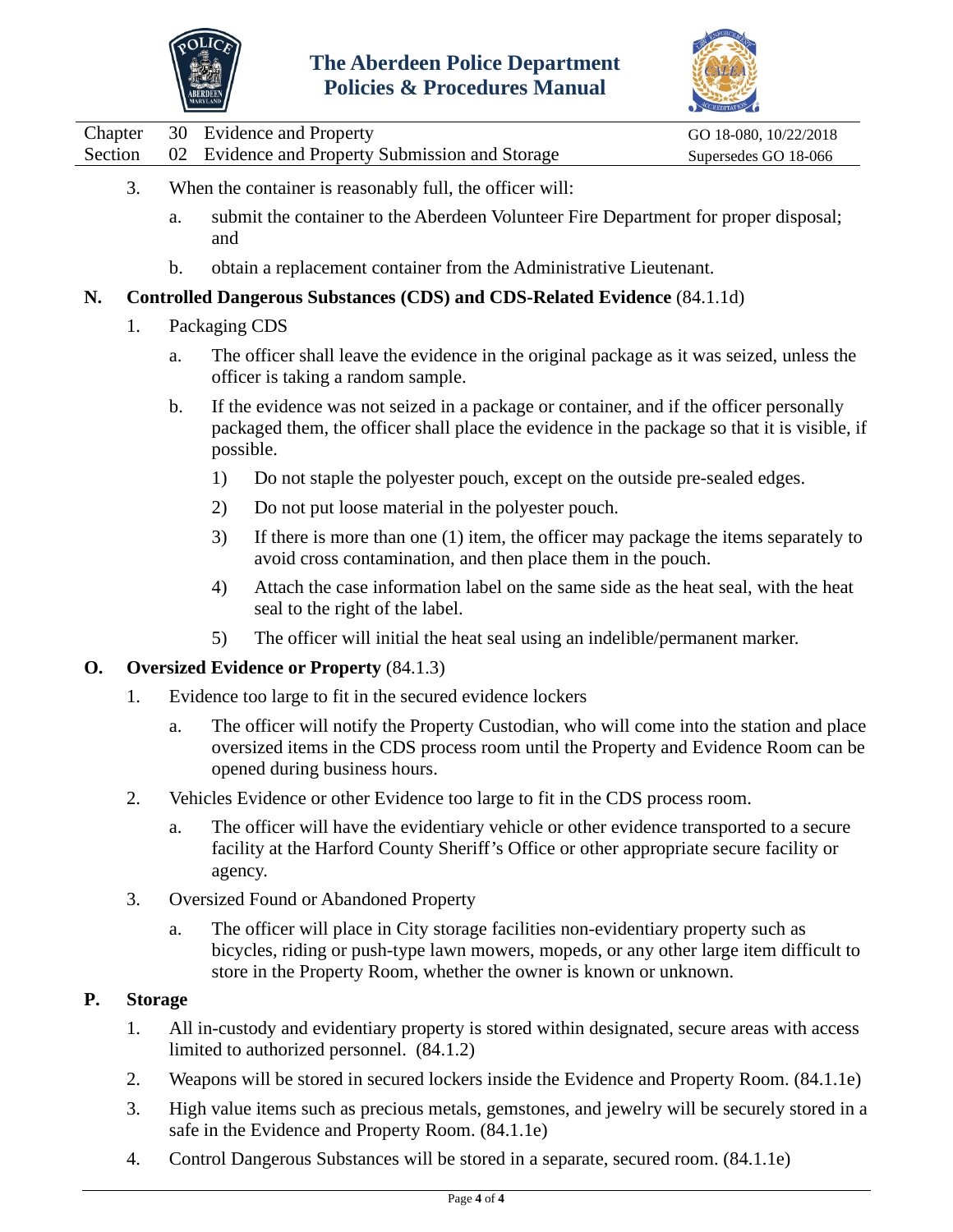



<span id="page-12-0"></span>

| Chapter | 30 Evidence and Property              | GO 18-025, 03/29/2018 |
|---------|---------------------------------------|-----------------------|
|         | Section 03 CDS Collection and Storage | Supersedes GO 17-019  |

- 1. All employees of the Department will properly process and secure any CDS (Controlled Dangerous Substance) evidence which may have been confiscated or which has otherwise come under their care.
- 2. CDS evidence and property shall be stored securely in the CDS Evidence Room. (84.1.2) (83.2.7d)

### **B. Documenting CDS Submissions**

- 1. The officer shall bring the CDS to the Department and will immediately complete MSP Form 67 Maryland State Police Request for Laboratory Examination-Chain of Custody Log for any CDS or suspected CDS, regardless of amount, or any other evidence that will require laboratory analysis. (84.1.1a)
- 2. Completing MSP Form 67
	- a. The officer will print legibly, and check all five copies to verify the information shows clearly on every copy.
	- b. List the items on MSP Form 67 in a descending order of importance. (84.1.1c)
	- c. The suspect's names: Alias/A.K.A. names are permitted.
	- d. Enter only one (1) defendant on the form unless it is a constructive possession incident.
- 3. The Supervisor will review and sign MSP Form 67, and will initial the CDS package label.
- 4. The officer will document in the incident report the circumstances by which the property came into the Department's possession. (84.1.1c)

#### **C. Submission to the CDS Evidence Function**

- 1. The officer shall, before the end of his/her tour of duty, place the CDS with MSP Form 67 in the CDS bin. (84.1.1a) (84.1.1b) (84.1.3)
- **D. CDS Evidence Room Access** (84.1.1e)
	- 1. Access to CDS Evidence is limited to authorized personnel.
	- 2. Authorized CDS Evidence Room key holders:
		- a. CID Commander
		- b. Evidence Custodian
	- 3. The Evidence Custodian and the CID Commander shall be accompanied by another Department employee every time the Custodian or Commander is in the CDS Evidence room.
		- a. The accompanying employee shall sign the CDS Property Room Access Log every time.
		- b. The selected accompanying employee will be a different person each time, whenever possible, to protect the integrity of this process.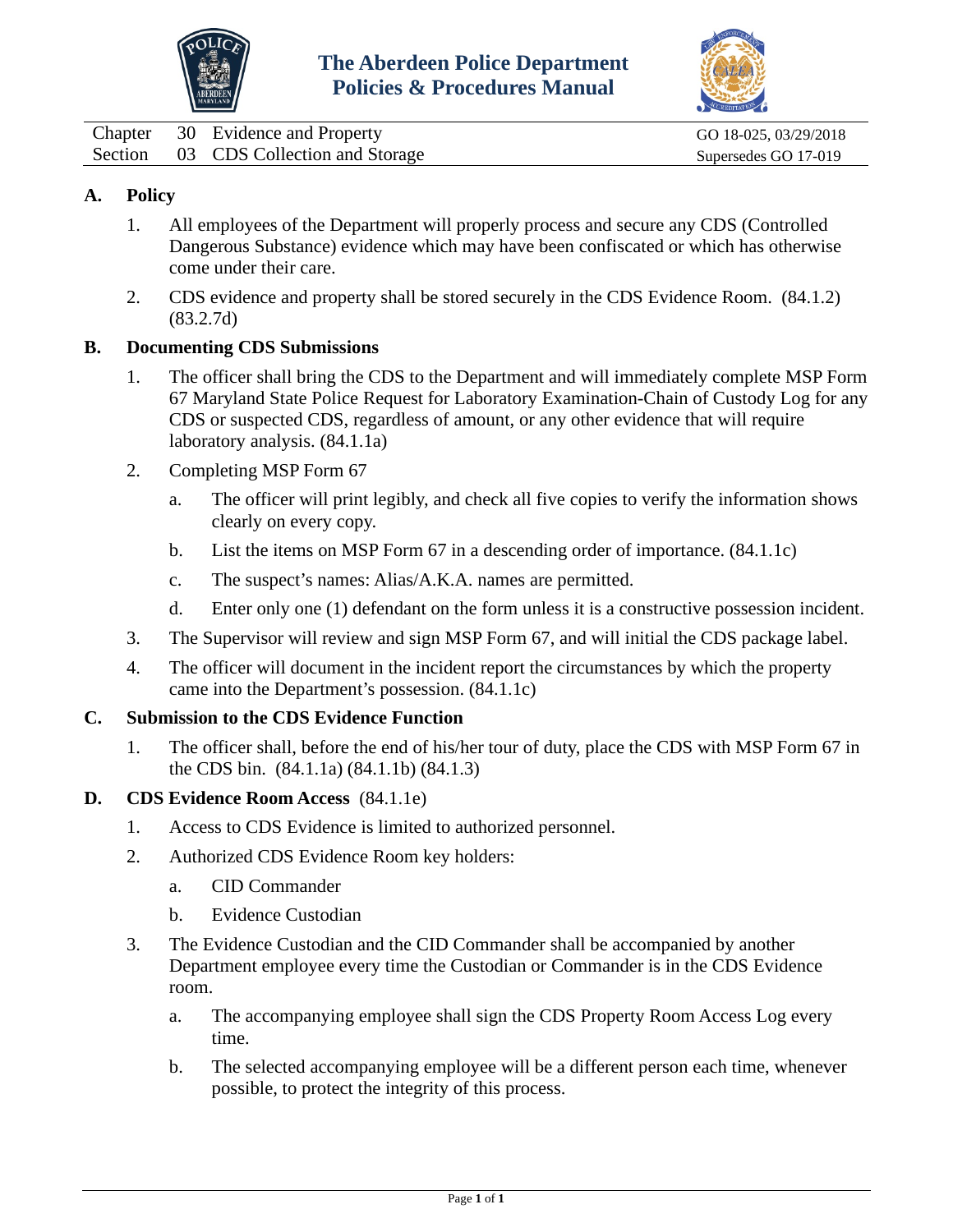



<span id="page-13-0"></span>

|  | Chapter 30 Evidence and Property | GO 18-057            |
|--|----------------------------------|----------------------|
|  | Section 04 Laboratory Submission | Supersedes GO 15-017 |

1. The Department shall submit evidence for analysis to a certified crime laboratory.

### **B. Packaging and Submitting the Evidence**

- 1. The investigating officer shall package the evidence according to the receiving laboratory's guidelines. (83.3.2b)
	- *a.* See MSP (Maryland State Police) Forensic Sciences Division *[Guidelines for Physical](http://mdsp.maryland.gov/Organization/Documents/FSD%20Submission%20Guide%20Aug%202015.pdf)  [Evidence.](http://mdsp.maryland.gov/Organization/Documents/FSD%20Submission%20Guide%20Aug%202015.pdf)*
- 2. The CDS Evidence Custodian is responsible for submitting the CDS evidence to the laboratory. (83.3.2a)
- 3. The Custodian shall submit the evidence with MSP Form 67 Request for Laboratory Examination-Chain of Custody. (83.3.2c)
- 4. The Chain of Custody (83.3.2d)
	- a. The Evidence Custodian shall have the person receiving the evidence sign and date the Chain of Custody portion of Form 67.
- 5. Items which require special handling such as biological materials, bulky items, firearms, drugs, etc., may require the CDS Evidence Custodian to:
	- a. Contact the laboratory, and
	- b. Receive and follow instructions about packaging and delivery from the laboratory.

### **C. DNA Evidence** (83.2.7d)

- 1. The investigating officer shall package the DNA evidence using the MSP (Maryland State Police) Forensic Sciences Division *Guidelines for Submitting Physical Evidence*. (83.3.2b)
- 2. The CDS Evidence Custodian or a designated officer will transport the DNA evidence to the laboratory with all laboratory-required documentation including: (83.3.2b) (83.2.7c) (83.3.2d)
	- a. MSP Form 67 Request for Laboratory Analysis and Chain of Custody,
	- b. MSP Form 234 Biohazard label attached to the form, and
	- c. Other reports the receiving laboratory may require.

### **D. Evidence Returned from Crime Laboratory**

- 1. The Department shall receive all laboratory results in writing. (83.3.2e)
- 2. After analysis, the CDS Evidence Custodian will pick up the evidence, with MSP Form 67, from the Laboratory. (83.3.2d)
	- a. MSP Form 67 Request for Laboratory Analysis and Chain of Custody
		- 1) One signed copy will be retained by the Laboratory;
		- 2) The original form will remain with the evidence; and
		- 3) The original form will be maintained according to the Department Retention Schedule.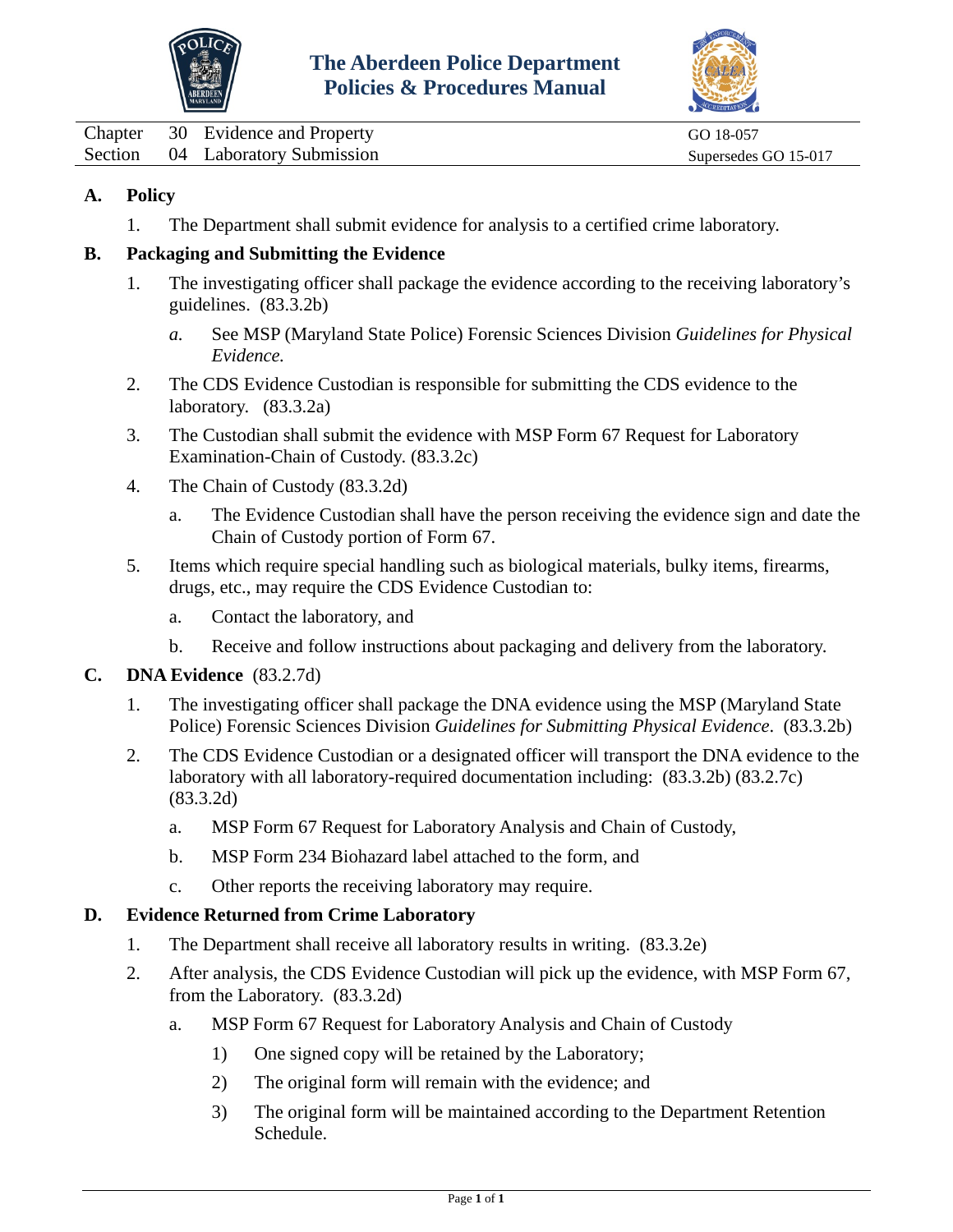



<span id="page-14-0"></span>

|  | Chapter 30 Evidence and Property           | GO 17-011, 08/29/2017 |
|--|--------------------------------------------|-----------------------|
|  | Section 05 Releasing or Disposing Property | Supersedes GO 16-029  |

- 1. The Department is charged with the responsibility of safeguarding property and should take steps based on the circumstances of each release to ensure, to the best of its ability, that property held by the Department is released to the rightful party.
- 2. Final disposition of found, recovered, seized, and evidentiary property will be accomplished within six (6) months after legal requirements have been satisfied. (84.1.7)

#### **B. Property and Evidence Categories**

- 1. Evidence CDS (Controlled Dangerous Substance) After CDS evidence is no longer needed for legal purposes, the CDS shall be destroyed separately from other property.
- 2. Evidence Money Lawfully seized money as evidence for forfeiture, that cannot be readily returned to the owner will be submitted to the City Treasurer, and will not be stored in the Property and Evidence Room.
- 3. Prescription Drug Take Back Program CDS Unwanted prescription medications collected from citizens shall be destroyed.
- 4. Evidence other than CDS or money After lawfully confiscated property is no longer needed for legal purposes, the owner may claim it if lawfully authorized.
- 5. Found Property If there is no known owner, it will be disposed of, appropriately.

### **C. Notification**

- 1. The Evidence Custodian will identify, locate, and notify the owner of the property.
- 2. If the owner cannot be located after reasonable search attempts, the Evidence Custodian shall document on the Property Form:
	- a. Dates and details of the search for the owner;
	- b. Notation that owner could not be located;
	- c. Notation that property is unclaimed; and
	- d. Notation that property will be disposed.
- 3. The Evidence Custodian may notify the owner by telephone, telling the owner how to claim the property.
- 4. The Evidence Custodian will send a letter, return receipt requested, to the owner's last known address, if the owner cannot be contacted by telephone. The letter shall include: (84.1.1f)
	- a. Date stored;
	- b. Property record number;
	- c. Incident Report Number;
	- d. Last date that the property may be claimed;
	- e. Location and times where the property may be claimed; and
	- f. Required identification and proof of ownership (may vary with types of property).
- 5. The Evidence Custodian will attach a copy of the letter to the Property Form and will document all attempts to contact the owner and the results of contact.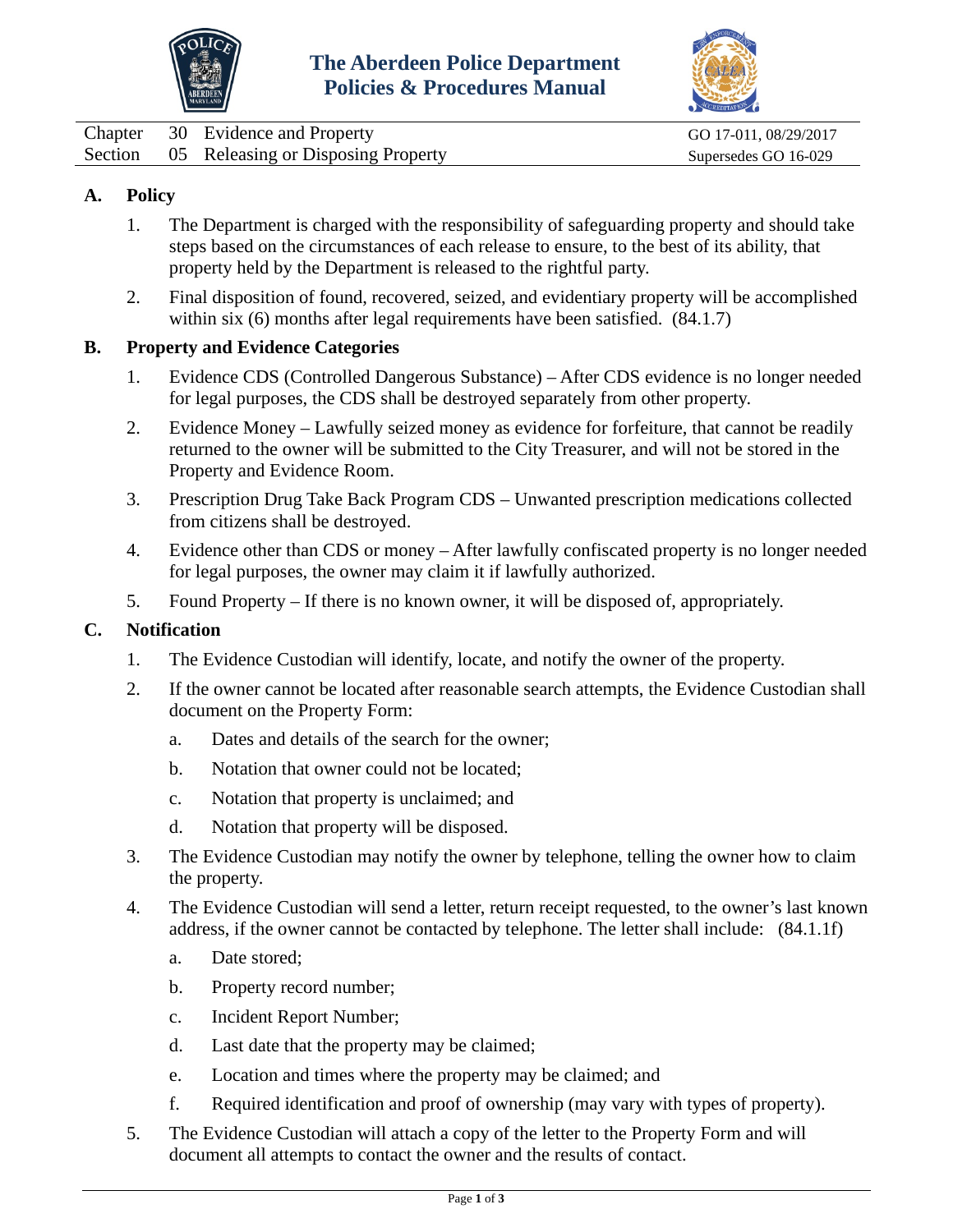



|  | Chapter 30 Evidence and Property           | GO 17-011, 08/29/2017 |
|--|--------------------------------------------|-----------------------|
|  | Section 05 Releasing or Disposing Property | Supersedes GO 16-029  |

6. If the owner does not respond within 30 days, the Evidence Custodian will treat the property as unclaimed.

### **D. Release Prior to Submission**

- 1. An Officer may release property that was in the officer's custody to someone before the property was submitted to Evidence and Property.
- 2. The officer shall document how the officer came into custody of the property and the circumstances of the property's release.

### **E. Release to Rightful Owner** (84.1.1g)

- 1. The Evidence Custodian may release the property to the rightful owner after all evidentiary use of the property is satisfied and/or the officer who submitted the property has approved the property for release.
- 2. The Evidence Custodian shall document the required proof of ownership, identification, or other circumstances that justified release to the person.
- 3. The Evidence Custodian may require substantial documentation before releasing the property to a third person. Forms of authorization may be:
	- a. A notarized letter from the owner;
	- b. A court order as in the case of divorced spouses, judgments, incarcerated individuals;
	- c. Legal documents as in the case of wills, power of attorney, writs of replevin; or
	- d. The person's ability to specifically identify the item(s), i.e., engravings, identification markings, serial numbers, insurance photographs, etc.

### **F. Unclaimed or Abandoned Property** (84.1.1g)

- 1. After 30 days of written notification, the Evidence Custodian shall dispose of unclaimed property within the next 6 months.
- 2. The Evidence Custodian may release the property to the person who delivered the property to the Department, Department personnel excluded.
- 3. Department employees are prohibited from converting to their own use or have any claim to any evidence, or lost, mislaid, recovered, or other property.

### **G. Property Disposal** (84.1.1g)

- 1. When any property is removed from storage for destruction, the Evidence Custodian shall verify the destruction and record the destruction in the Property Log.
- 2. When property is released for disposal, the Evidence Custodian shall:
	- a. Fully complete the release portion of the original and have it signed by the person receiving the property;
	- b. Verify the disposal;
	- c. Record the disposal in the Property Log; and
	- d. Maintain the original Property form and any supporting documents in the Property File.

# **H. CDS Disposal**

1. The CDS Evidence Custodian is responsible for CDS Disposal.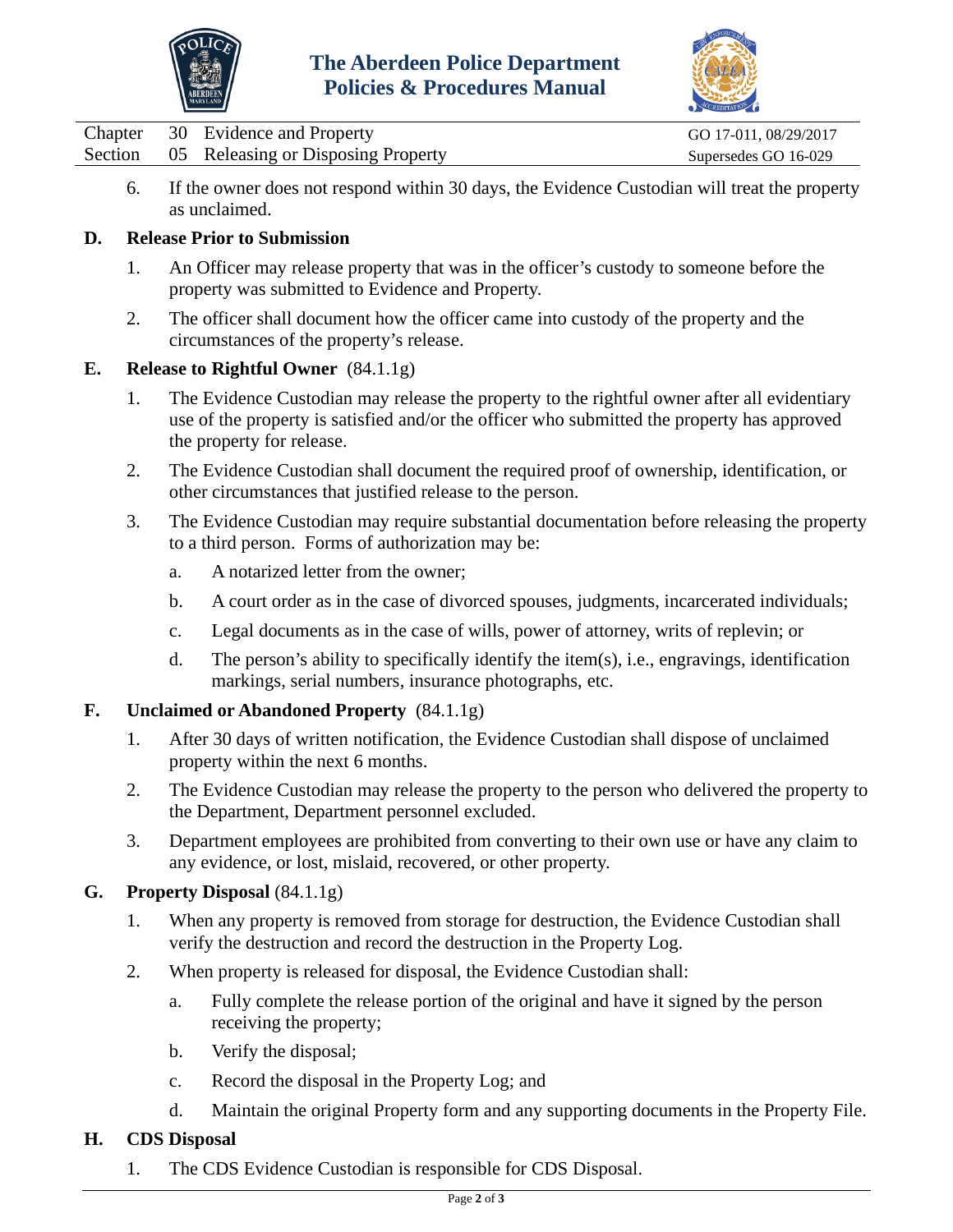



- 2. The CDS Evidence Custodian and the Administrative Lieutenant will jointly document and package the CDS to be destroyed; then they will:
	- a. Load the packages into a Department vehicle;
	- b. Transport the packages to the disposal site; and
	- c. Witness the destruction of the CDS.

### **I. Official Use of Property of Known Ownership**

- 1. Property released to the Department by a court order may be converted to Department property.
- 2. The officer shall submit a written request, with photographs of the property attached to the request, through the chain of command to the Chief of Police.
- 3. The Chief of Police may approve or disapprove the request.
- 4. If the request is approved, the Evidence Custodian shall attach to the Property Form a copy of the approval and submit the property to the Administrative Lieutenant who will add the property to the Department capital inventory.

### **J. Evidence Temporarily Removed from Property and Evidence Rooms**

- 1. Officers shall use the Chain of Custody form whenever any property or evidence is placed into or removed from the Property and Evidence Rooms.
- 2. CDS or Other Property for Use as Canine Training Aids (84.1.4)
	- a. The Canine Officer shall submit a request through the chain of command to the Patrol Lieutenant, who will submit the request to the CID Lieutenant.
	- b. The CID Lieutenant will notify the appropriate Evidence Custodian.
	- c. Upon approval, the Evidence Custodian and the Canine Officer shall prepare the Chain of Custody form, indicating:
		- 1) Amount;
		- 2) Weight;
		- 3) Type of property; and
		- 4) Any other details to identify the property
	- d. The Evidence Custodian will release the training aids to the Canine Officer.
	- e. The Canine Officer shall:
		- 1) Use the property as Canine Training Aids, only;
		- 2) Securely store and maintain the training aids until they are no longer useful for training, and
		- 3) Return the unusable training aids to the Evidence Custodian, with the Chain of Custody form properly completed.